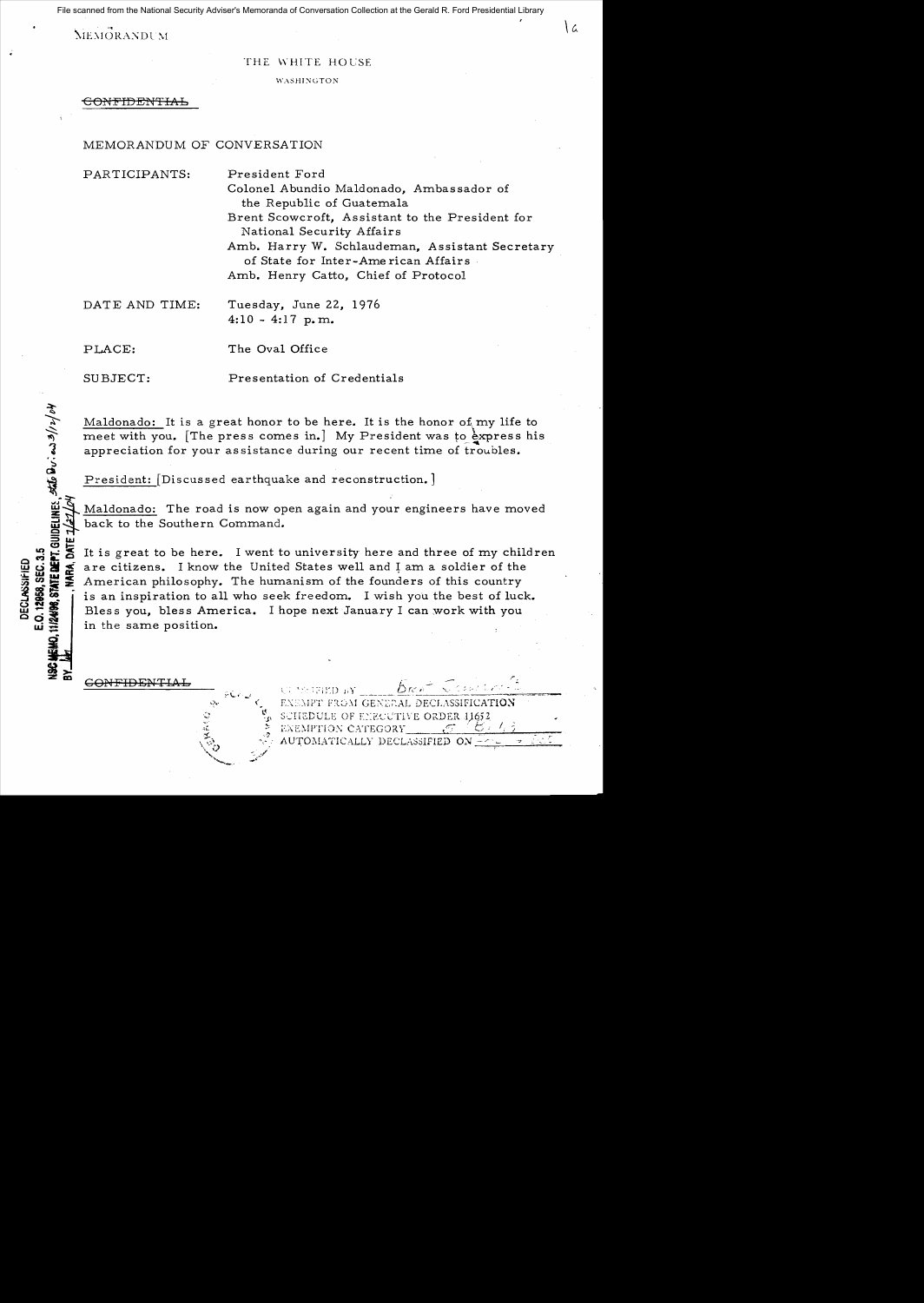€ONFIDENTIl\L

## BRIEFING MEMORANDUM FOR THE PRESIDENT  $\vert \flat \vert$

Name of Ambassador: Colonel Abundio Maldonado (mahl doh NAB doh)

Appointed as Ambassador of the Republic of Guatemala

Addressed as "Mr. Ambassalor"

Ambassador Maldonado is a 52-year old career Army officer. He has attended several U.S. universities and speaks fluent English. Intelligent, competent and very ambitious, Maldonado's overriding aim is to be President of Guatemala. He ran for that office in 1962 -63 but a military coup overthrew the government and the election was cancelled. Because of his political ambitions, successive governments have kept him out of Guatemala in various diplomatic assignments almost continuously since 1963. He has been military attache in the United States twice and Ambassador to Mexico and El Salvador. He is a moderate and is a strong friend of the U.S. Four of Maldonado's children are U.S. citizens by birth.

## Basic Facts about Guatemala

Guatemala is a Republic with an elected President (General Kjell Laugerud, pronounced LAO gurrude) and a unicameral legislature. It has approximately 6 million people, about half of them pure blood Mayan Indians. The basis of its economy is agriculture. Most of its foreign exchange earnings came from five principal commodities - sugar, coffee, cotton, bananas and meat. Guatemala is a strong country economically and has the possibility of becoming an oil producer in the next five to ten years. Last February a devastating series of earthquakes left more than 23, 000 dead.  $75,000$  injured and more than  $1,100,000$  homeless. The U.S. responded with a massive flow of assistance, including a 100-bed U. S. Army field hospital, 17 large helicopters, an Army engineering battalion to reopen a critical road (completed in April), water purification equipment, food, medical supplies, and roofing materials for emergency shelter. Secretary Kissinger visited Guatemala on February 24. On April 21 you signed the Guatemala Relief and Rehabilitation Act which authorized \$25 million in U. S. assistance.· Almost all of the funds have now been obligated. The Guatemalan Government is extremely grateful for our help. President Laugerud sent you a formal letter of thanks to which you responded.

**DECLARGIFIED** 

<del>CONFIDENTIAL</del>

**E.O. 12058. BEC. 3.5** 10, 11/2400, STATE DEPT. GUIDELINES, State Quien 3/12/04 **NARA TATF 7/27/**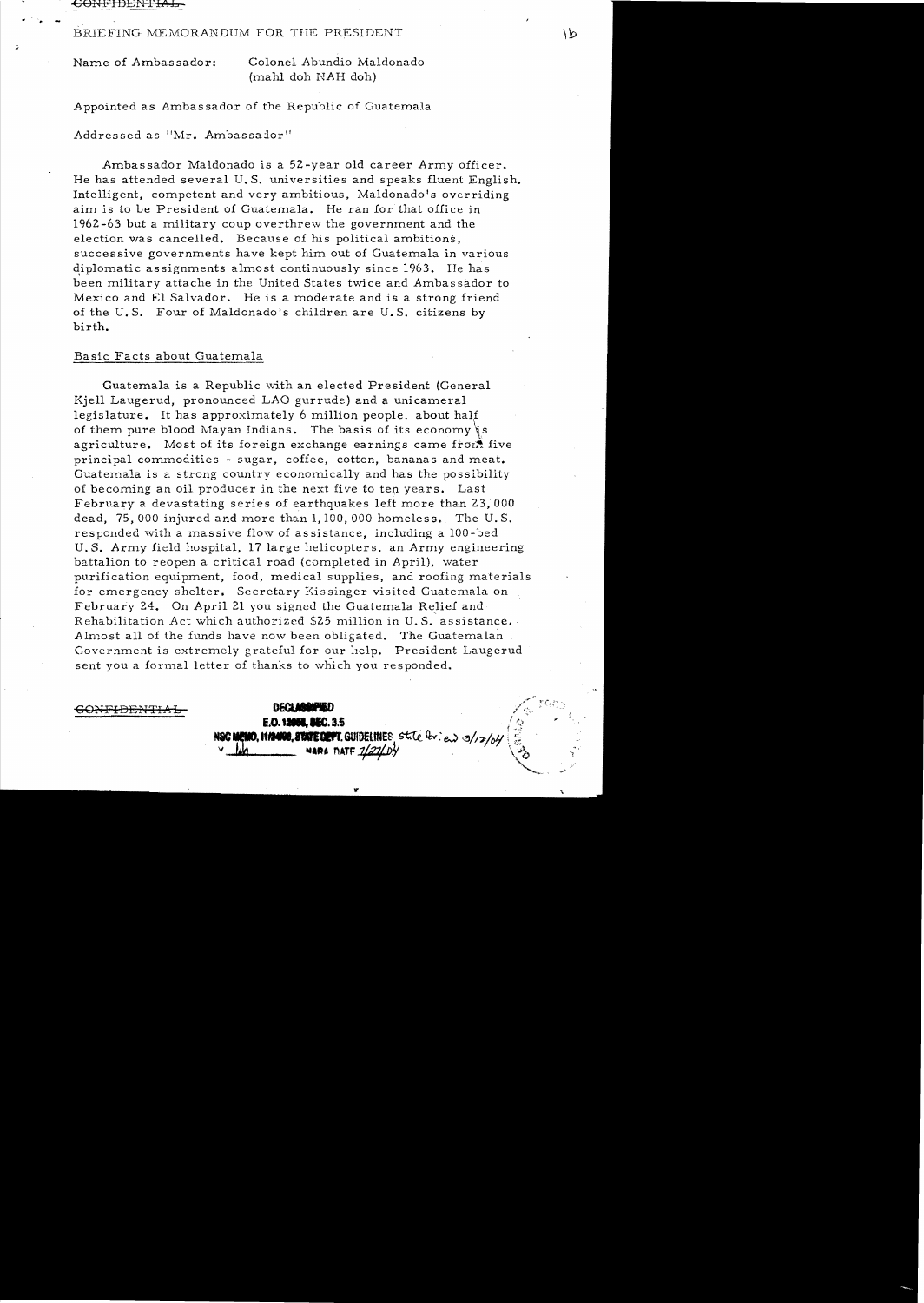# **Bilateral Relations**

Wc have no major bilateral problems with Guatemala. Our relations have been close and friendly for many years. There were some periods of strain recently over our reluctance to scll certain types of military equipment. We were concerned the equipment might be used in an attack on the neighboring British colony of Belize, which Guatemala has always claimed. However, negotiations have resumed between the British and the Guatemalans over the future of Belize and we have resumed our normal military supply relationship.

### Significant Programs or Issues

Guatemala's main focus now is on reconstruction programs. The **U.** S., joined by the IBRD, the Inter-American Development Bank, and the Central American Bank for Economic Integration is providing assistance. \Ve are concentrating our efforts in the rural areas in such programs as restoration and upgrading of municipal facilities, rural education and agricultural credit.

## Talking Points

- I am most pleased the United States was able to be of assistance to the people of Guatemala during the recent earthquake. It was a terrible tragedy but your people and your government responded with courage and fortitude.
- The United States is actively assisting in the reconstruction effort.
- The U.S. and Guatemala have had close and friendly relations for many years. I hope these bonds will continue and be strengthened in the future.
- (if raised) The U. S. lauds efforts by the countries involved to negotiate a peaceful resolution of the Belize problem and hopes for their success.

#### ONFIDEN<del>T</del>